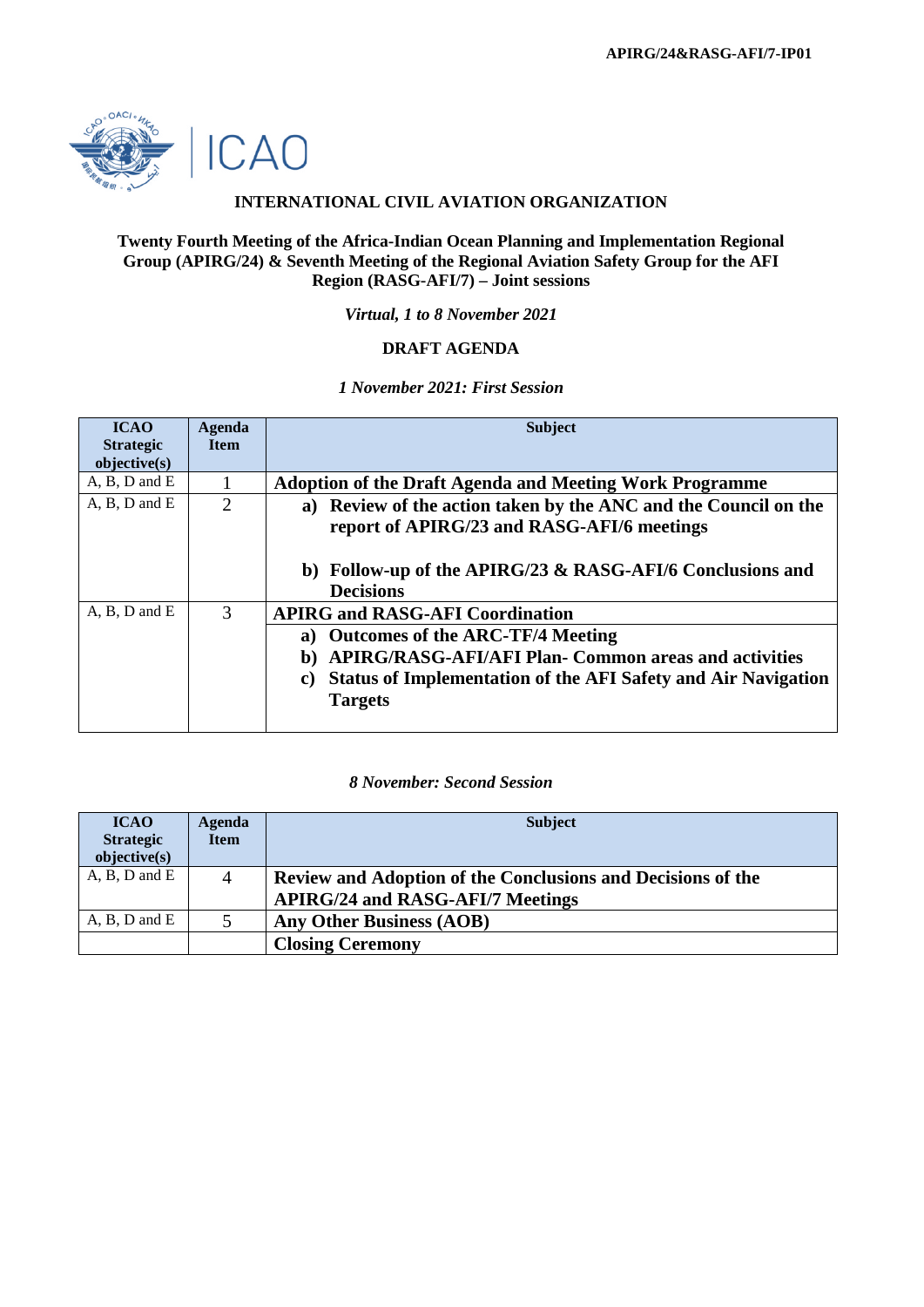# **Twenty Fourth Meeting of the Africa-Indian Ocean Planning and Implementation Regional Group (APIRG/24) & Seventh Meeting of the Regional Aviation Safety Group for the AFI Region (RASG-AFI/7) – Joint sessions**

## **EXPLANATORY NOTES ON THE AGENDA ITEMS**

| Agenda<br><b>Item</b> | <b>Subjects</b>                                                                                                                                                                               |  |  |  |  |
|-----------------------|-----------------------------------------------------------------------------------------------------------------------------------------------------------------------------------------------|--|--|--|--|
| 1                     | <b>Adoption of the Draft Agenda and Meeting Work Programme</b>                                                                                                                                |  |  |  |  |
|                       | Under this item, the meeting will review the Draft Agenda and Work Programme as presented by the<br>Secretariat.                                                                              |  |  |  |  |
| $\overline{2}$        | a) Review of the action taken by the ANC and the Council on the report of APIRG/23<br>and RASG-AFI/6 meetings                                                                                 |  |  |  |  |
|                       | The Group will review the actions taken by the ANC and Council on the on the report of the APIRG/23<br>and RASG-AFI/6 joint session Conclusions and Decisions                                 |  |  |  |  |
|                       | b) Follow-up of the APIRG/23 & RASG-AFI/6 Conclusions and Decisions                                                                                                                           |  |  |  |  |
|                       | The Group will review the progress made in the implementation by the States, International<br>Organizations and ICAO Secretariat of the APIRG/23 & RASG-AFI/6 Conclusions and Decisions.      |  |  |  |  |
| 3                     | <b>APIRG and RASG-AFI Coordination</b>                                                                                                                                                        |  |  |  |  |
|                       | The meeting will discuss matters related to the coordination between APIRG and RASG-AFI in<br>accordance with the terms of reference of PIRGs and RASGs approved by the ICAO Council.         |  |  |  |  |
|                       | a) Outcomes of the ARC-TF/4 Meeting                                                                                                                                                           |  |  |  |  |
|                       | The meeting will review outcomes of the ARC-TF/4 Meeting.                                                                                                                                     |  |  |  |  |
|                       | b) APIRG/RASG-AFI/AFI Plan- Common areas and activities                                                                                                                                       |  |  |  |  |
|                       | The meeting will be presented the updated APIRG and RASG-AFI common areas as reviewed by the<br>ARC-TF/4 meeting for consideration and endorsement.                                           |  |  |  |  |
|                       | c) Status of Implementation of the AFI Safety and Air Navigation Targets                                                                                                                      |  |  |  |  |
|                       | The meeting will review the status of implementation of the AFI Safety and Air Navigation Targets<br>presented by the African Civil Aviation Commission (AFCAC), the States and the Industry. |  |  |  |  |
| $\overline{4}$        | Adoption of the Conclusions and Decisions of the APIRG/24 and RASG-AFI/7 Meetings                                                                                                             |  |  |  |  |
|                       | The meeting will review the Conclusions and Decisions of the APIRG/24 and RASG-AFI/7 Meetings.                                                                                                |  |  |  |  |
| 5                     | Any Other Business (AOB) / Venue and Date of the Next APIRG & RASG-AFI Meetings                                                                                                               |  |  |  |  |
|                       | The Meeting will consider any other matters raised by States, International Organizations and Secretariat                                                                                     |  |  |  |  |